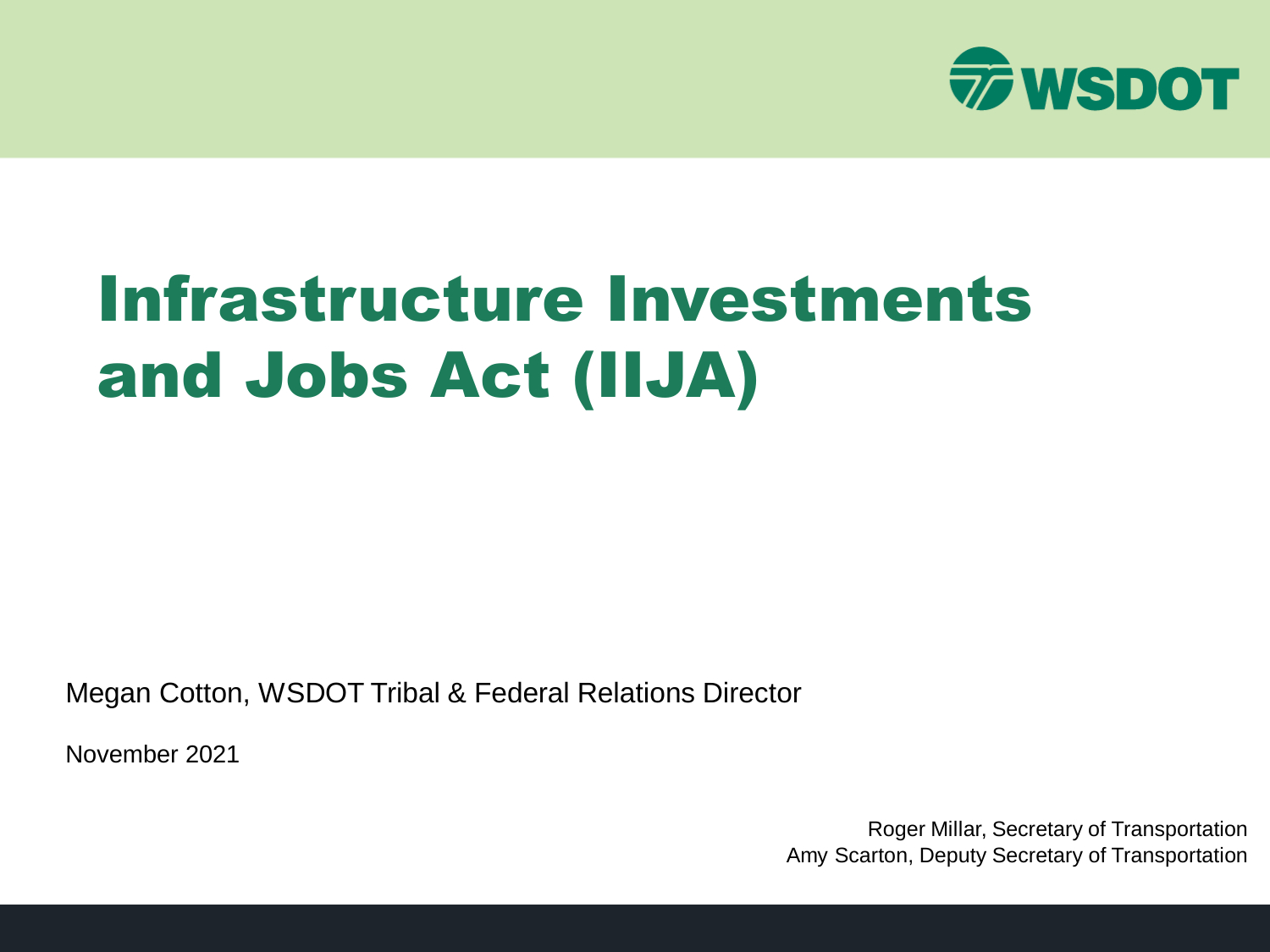### Bill Summary

- IIJA signed on November 15, 2022 and became effective immediately
- \$1.2 trillion total
	- \$550b in *new* funding
	- Creates new formula, competitive and discretionary grant programs
	- Estimated \$5.443 billion in federal-aid highway funding to *Washington State*
	- Estimated \$1.79 billion in transit formula funding to *Washington State*
- Reauthorizes for FY2022-FY2026 several surface transportation programs, including the:
	- ‒ federal-aid highway program
	- ‒ transit programs
	- highway safety
	- ‒ motor carrier safety
	- ‒ rail programs

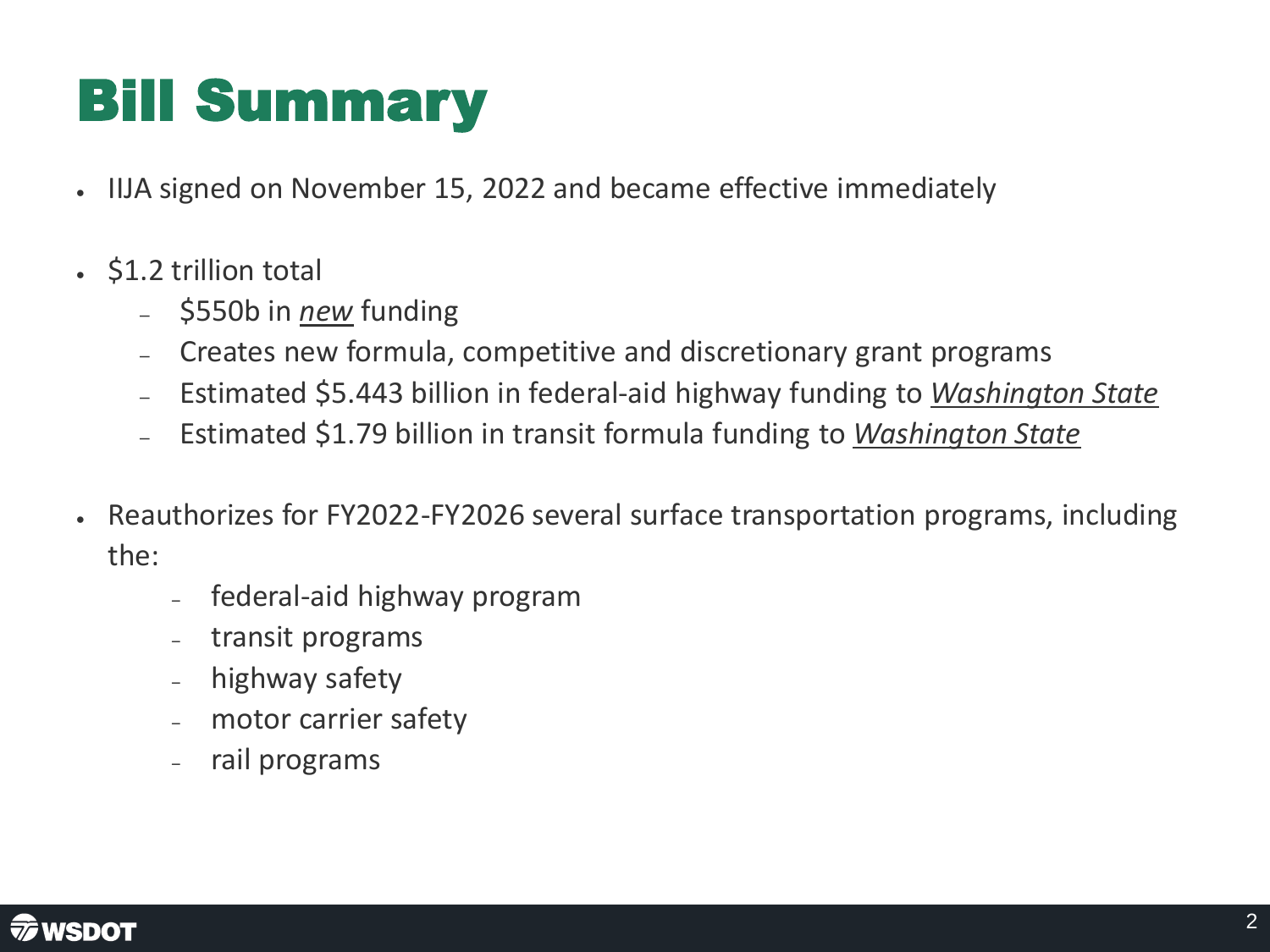### \$284 billion in new transportation funding



https://www.naco.org/resources/legislative-analysis-counties-infrastructure-investment-jobs-act

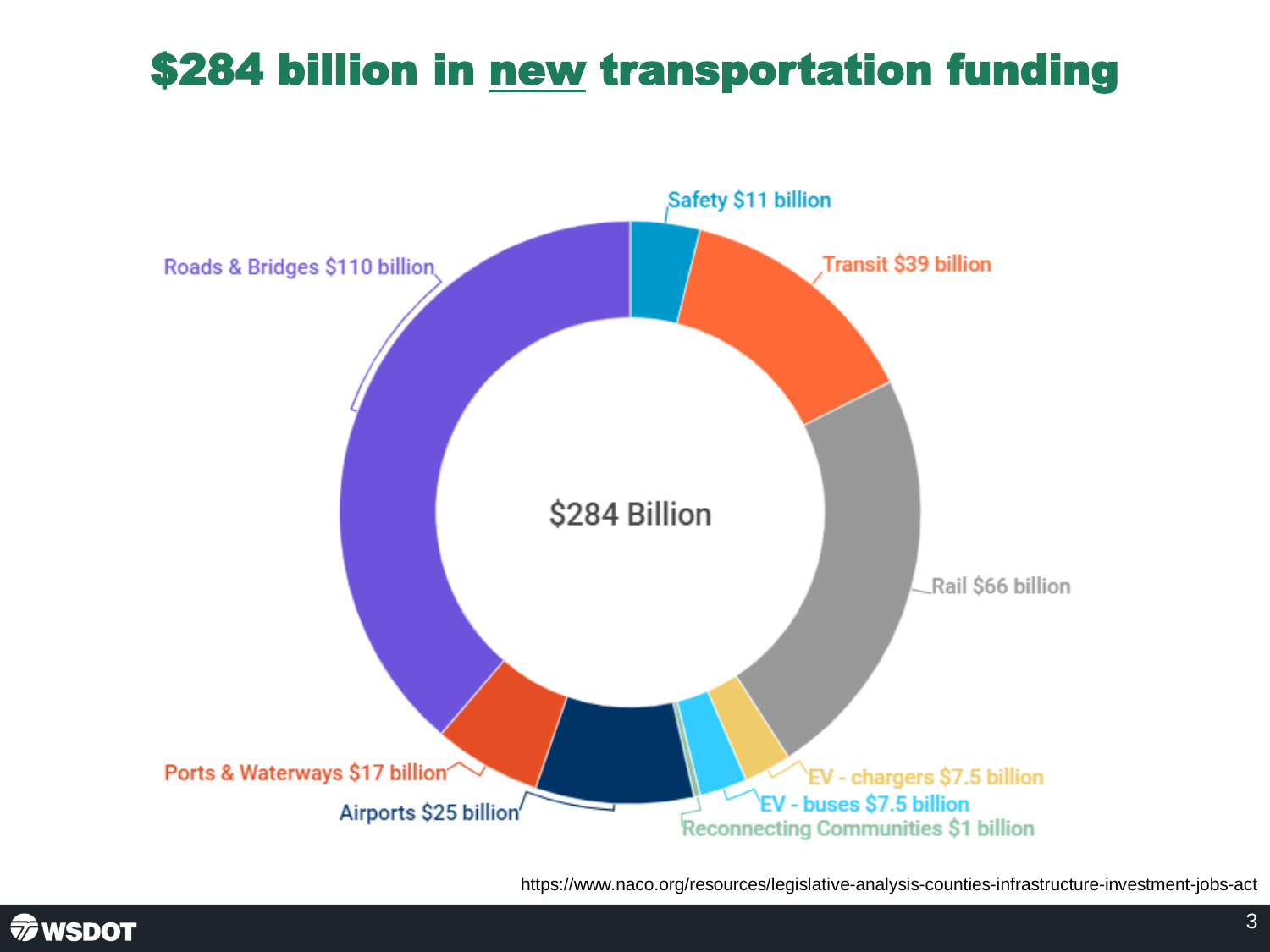### Core Federal-Aid Highway Formula Programs

| <b>Comparison of FAST Act vs. Infrastructure Investment and Jobs Act For Washington State</b> |                            |                       |                   |  |  |  |
|-----------------------------------------------------------------------------------------------|----------------------------|-----------------------|-------------------|--|--|--|
|                                                                                               |                            | Infrastructure Invest | <b>Difference</b> |  |  |  |
| <b>Federal Programs</b>                                                                       | <b>FAST (5 year total)</b> | (5 year total)        |                   |  |  |  |
| National Highway Performance Program (NHPP)                                                   | 1,972,723,579              | 2,289,951,997         | 317,228,418       |  |  |  |
| Surface Transportation Block Grant Program (STBGP)                                            | 1,049,371,172              | 1,327,224,449         | 277,853,277       |  |  |  |
| Highway Safety Improvement Program (HSIP)                                                     | 192,445,996                | 225,874,836           | 33,428,840        |  |  |  |
| Railroad Crossing - Safety                                                                    | 23,993,991                 | 25,251,713            | 1,257,722         |  |  |  |
| Congestion Mitigation and Air Quality (CMAQ)                                                  | 187,143,182                | 216,864,306           | 29,721,124        |  |  |  |
| National Highway Freight Program (NHFP)                                                       | 105,334,603                | 139,821,743           | 34,487,139        |  |  |  |
| Statewide Planning and Research (SPR)                                                         | 70,311,395                 | 82,021,506            | 11,710,110        |  |  |  |
| <b>Metrolopolitan Planning</b>                                                                | 37,888,336                 | 44,104,268            | 6,215,932         |  |  |  |
| <b>Transportation Alternatives</b>                                                            | 54,926,192                 | 62,246,210            | 7,320,018         |  |  |  |
| <b>Recreational Trails</b>                                                                    | 9,431,350                  | 10,599,972            | 1,168,622         |  |  |  |
| Ferry Boat                                                                                    | 76,535,345                 | 108,840,840           | 32,305,495        |  |  |  |
| Carbon Reduction Program                                                                      |                            | 106,627,678           | 106,627,678       |  |  |  |
| <b>PROTECT</b>                                                                                |                            | 121,243,310           | 121,243,310       |  |  |  |
| Bridge Replacement - GF                                                                       |                            | 611,052,694           | 611,052,694       |  |  |  |
| National Electric Vehicle - GF                                                                |                            | 71,589,010            | 71,589,010        |  |  |  |
|                                                                                               | 3,780,105,142              | 5,443,314,532         | 1,663,209,390     |  |  |  |

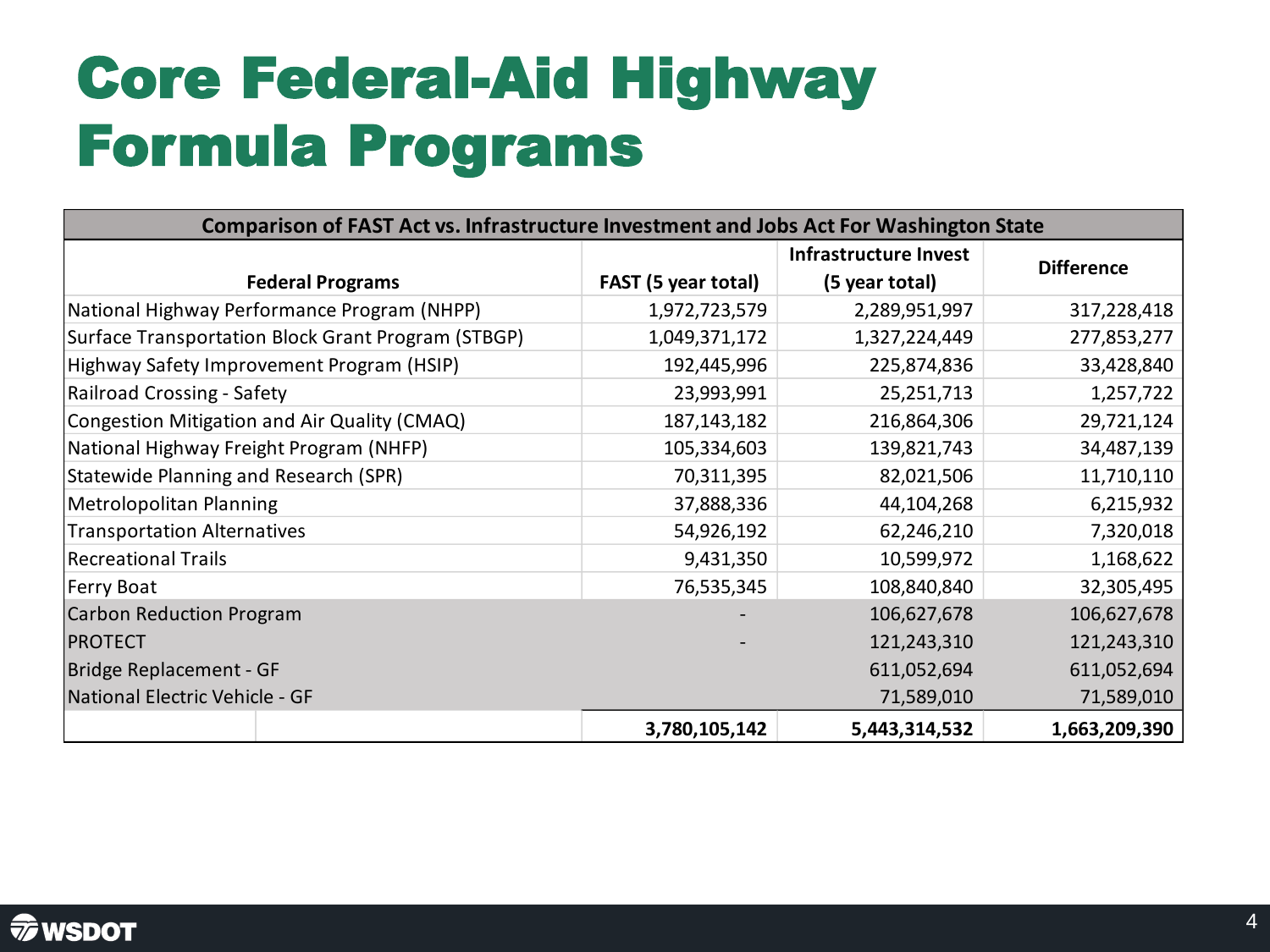### State / Local Split of Formula Funds

|                                                           | FFY 2015 (MAP-21) |              | FFY 2020 (FAST Act) |       |
|-----------------------------------------------------------|-------------------|--------------|---------------------|-------|
| <b>Program</b>                                            | <b>State</b>      | Local        | <b>State</b>        | Local |
| National Highway Performance Program (NHPP)               | 94%               | 6%           | 87%                 | 13%   |
| <b>Surface Transportation Block Grant Program (STBGP)</b> | 25%               | 7596         | 21%                 | 79%   |
| <b>Local Bridge Program</b>                               | O%.               | 100%         | <b>OW</b>           | 100%  |
| <b>Population Distribution</b>                            | 0%                | 100%         | <b>OW</b>           | 100%  |
| Any area of the state                                     | 67%               | 33%          | 86%                 | 14%   |
| <b>Transportation Alternatives</b>                        | 0%                | 100%         | <b>O%</b>           | 100%  |
| <b>Recreational Trails</b>                                | 100%              | 0%           | 100%                | 0%    |
| Highway Safety Improvement Program (HSIP)                 |                   |              |                     |       |
| Highway Safety Component of HSIP                          | 30%               | 70%          | 30%                 | 70%   |
| Rail Crossing Safety Component of HSIP                    | 100%              | 0%           | 100%                | 0%    |
| Congestion Mitigation and Air Quality (CMAQ)              | 0%                | 100%         | 0%                  | 100%  |
| Metropolitan Planning (MPO)                               | 0%                | 100%         | 0%                  | 100%  |
| <b>Statewide Planning and Research (SPR)</b>              | 100%              | 0%           | 100%                | 0%    |
| National Highway Freight Program (NHFP)                   | <b>COL</b>        | $\mathbf{r}$ | 100%                | O%    |
| <b>Overall</b>                                            | 6646              | 3496         | 6196                | 3006  |

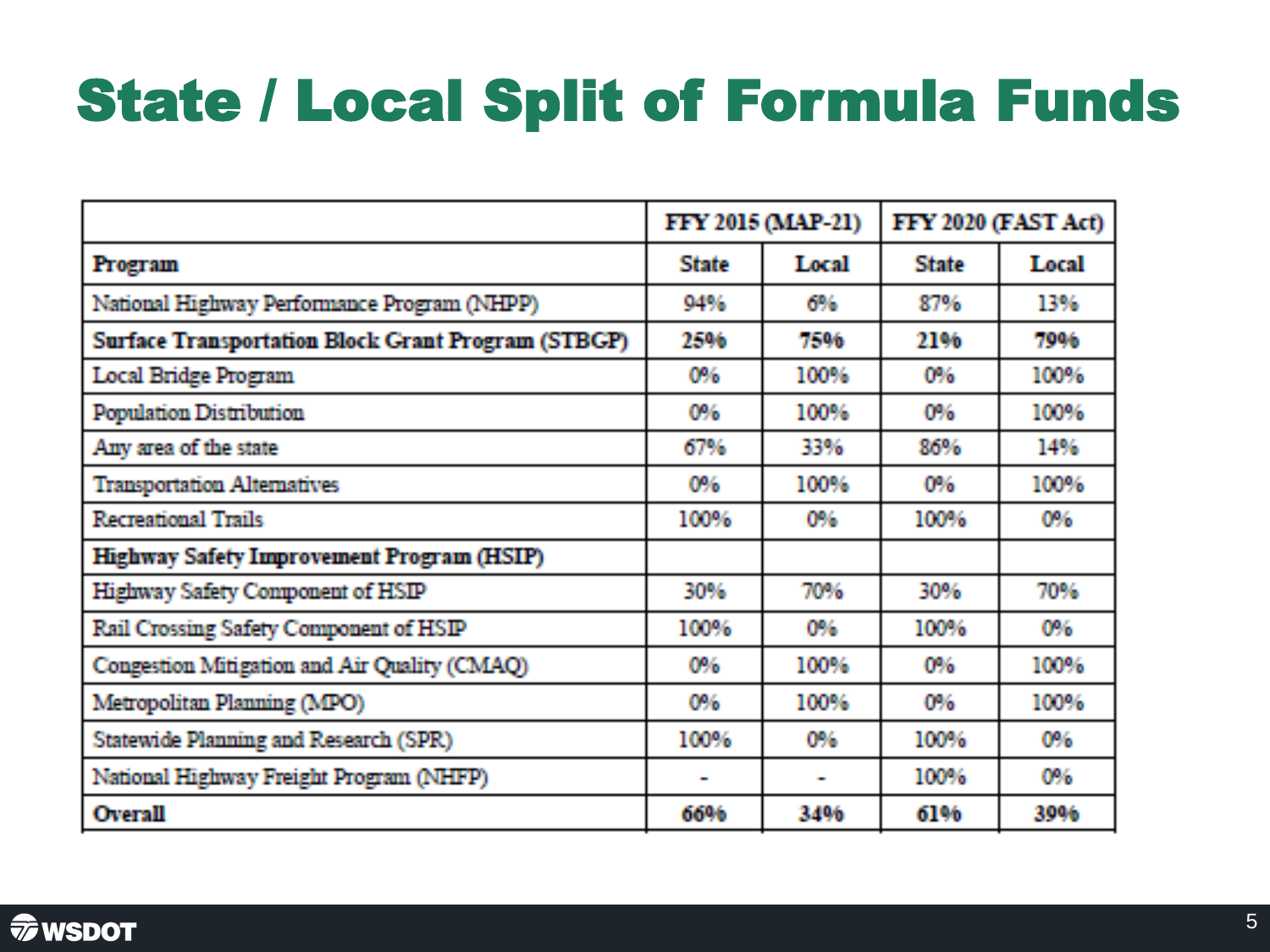### Carbon Reduction Program

**Purpose:** To reduce transportation emissions

**Allocation:** formula; 65% suballocation based on population

#### **Eligible Projects:**

- Establishing or operating a traffic monitoring, management, and control facility
- Public transportation projects
- Bicycle and pedestrian facilities
- Advance transportation and congestion management technologies
- ITS capital improvements and vehicle-to-infrastructure communications equipment
- Efficient street lighting and traffic control devices
- Congestion pricing, mode shift, and transportation demand management (TDM)
- Projects to reduce environmental and community impacts of freight movement
- Alternative fuel vehicle deployment support
- Diesel retrofits
- Certain CMAQ-eligible projects
- Port congestion reduction

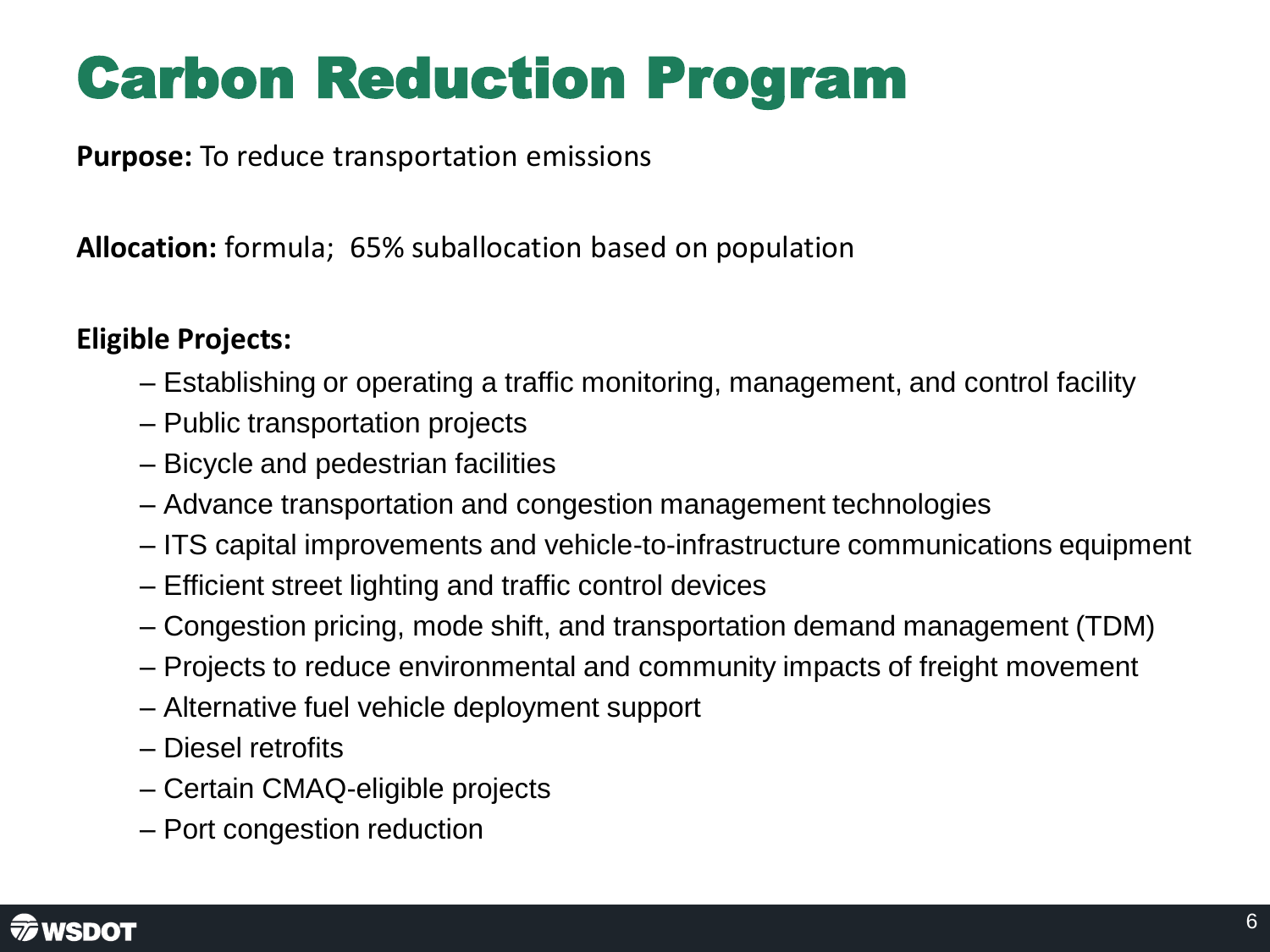# PROTECT (Resiliency) Grant Program

**Purpose:** To provide grants for resilience improvements

**Allocation:** formula and through competitive grants

### **Eligible Projects:**

- use of natural infrastructure or construction or modification of storm surge flood protection
- aquatic ecosystem restoration elements related to highway projects
- public transportation facilities
- intercity rail facilities or service
- port facilities

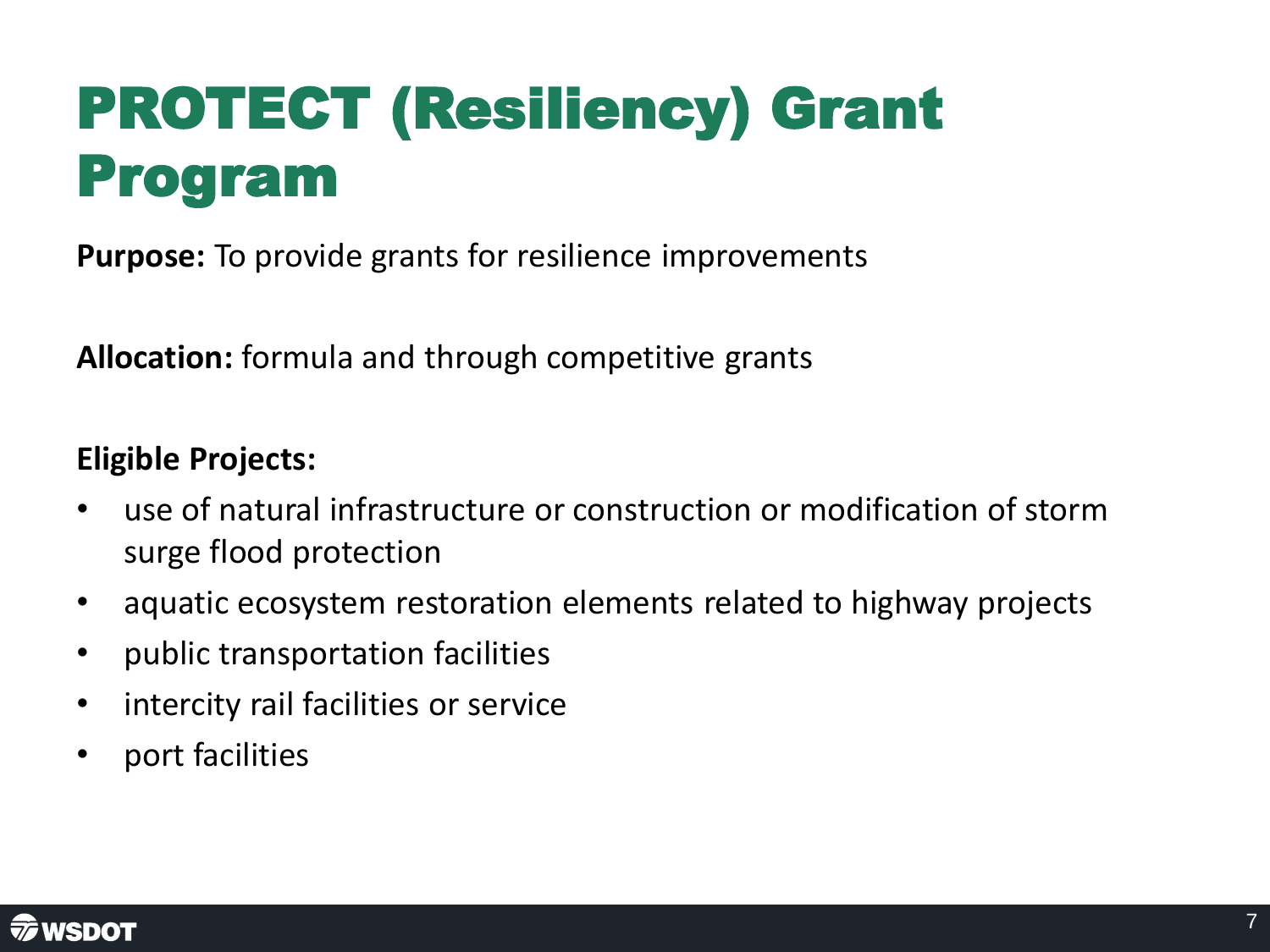### Bridge Investment Program

**Purpose:** To repair and replace deficient and outdated bridges and ease the national bridge repair backlog

**Funding:** Formula and discretionary grants

### **Allocation:**

- 75% distributed by state share of the total cost of replacing all bridges classified as "poor"
- 25% distributed by state share of the total cost of rehabilitating all bridges classified as "fair"
- \$45 million minimum per state per year
- 15% set a side for off-system bridges

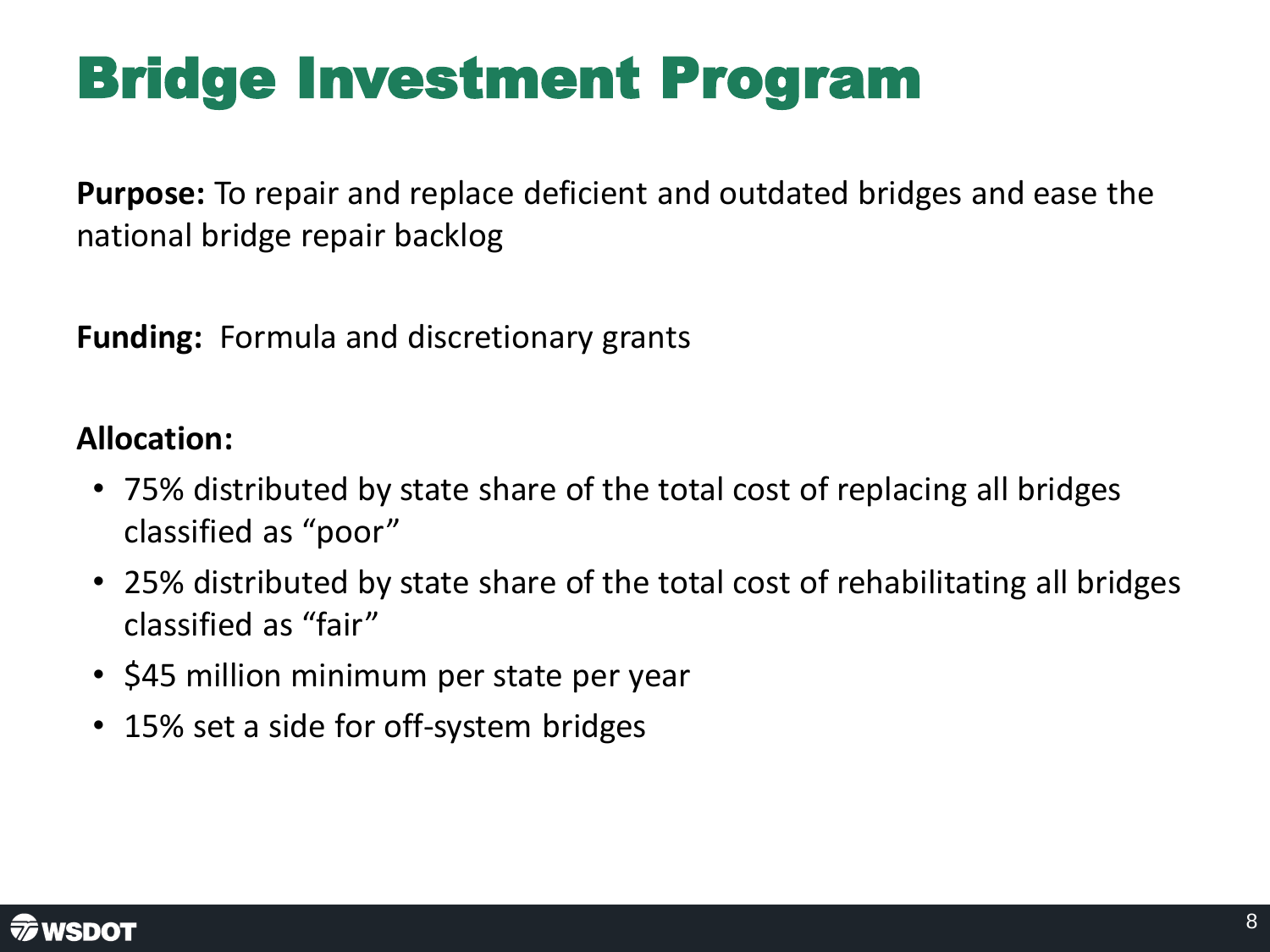# EV Charging Infrastructure

**Funding:** Formula and discretionary grant

### **Eligible Projects:**

• EV charging infrastructure acquisition, installation, operation and maintenance, and data sharing



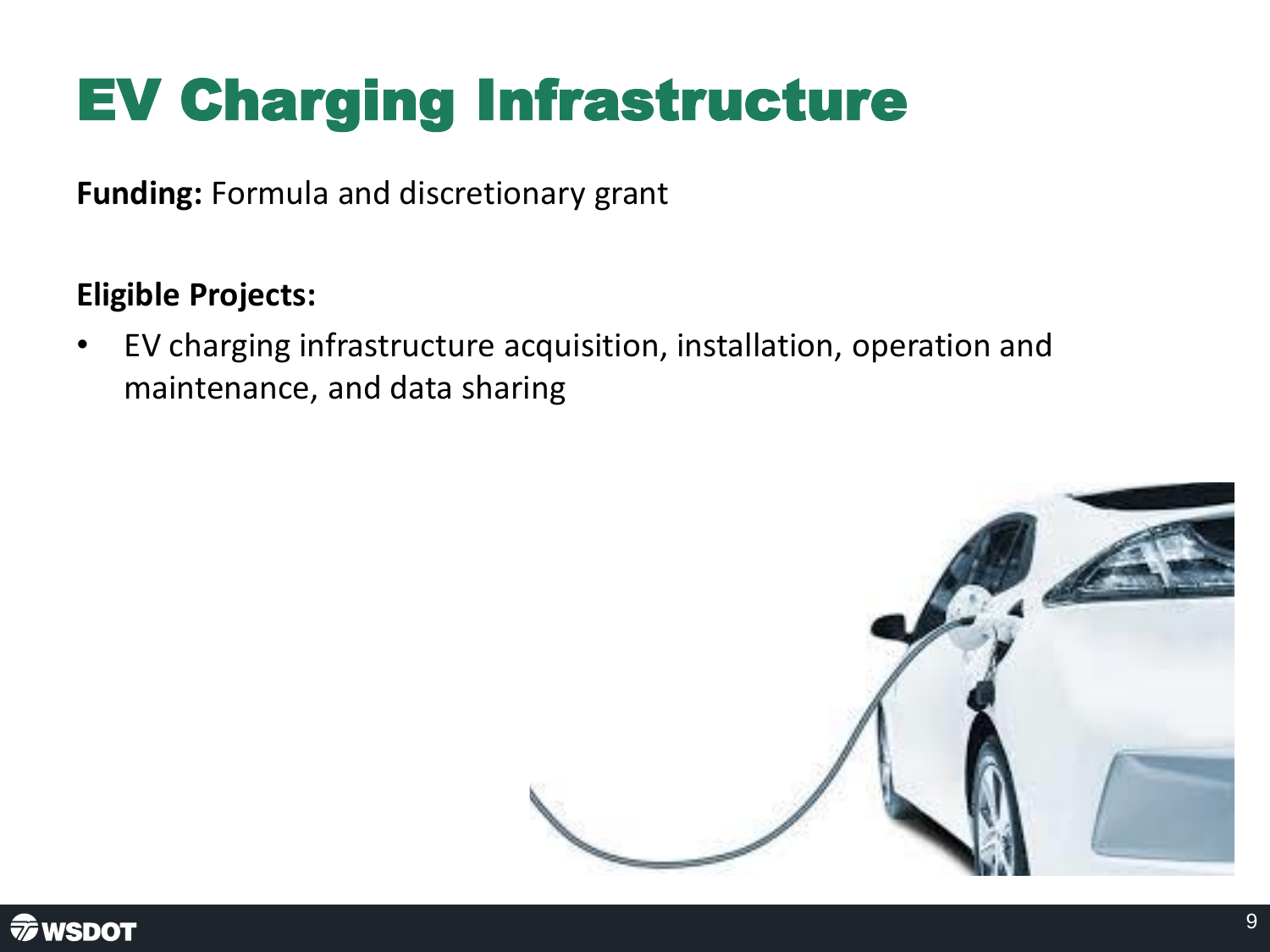# Discretionary Grant Programs

#### **Existing**

- RAISE/BUILD/TIGER (\$7.5 billion)
- INFRA (\$3.2 billion)
- CRISI (\$5 billion)
- Passenger Ferry (\$1.5 billion)

#### **New**

- Bridge (\$3.25 billion)
- National Infrastructure Project Assistance program aka Megaprojects Grant Program (\$5 billion)
- National Culvert Removal, Replacement and Restoration Grant Program (\$1 billion)
- Electric or Low-Emitting Ferries (\$250 million)
- EV Charging and Fueling Infrastructure (\$2.5 billion)
- Reconnecting Communities Pilot Program (\$500 million)
- Railroad Crossing Elimination Program (\$3 billion)
- Strengthening Mobility and Revolutionizing Transportation Grants (SMART) (\$500 million)
- Active Transportation Investment Program (\$1 billion)
- Wildlife Crossing Pilot Project (\$350 million)